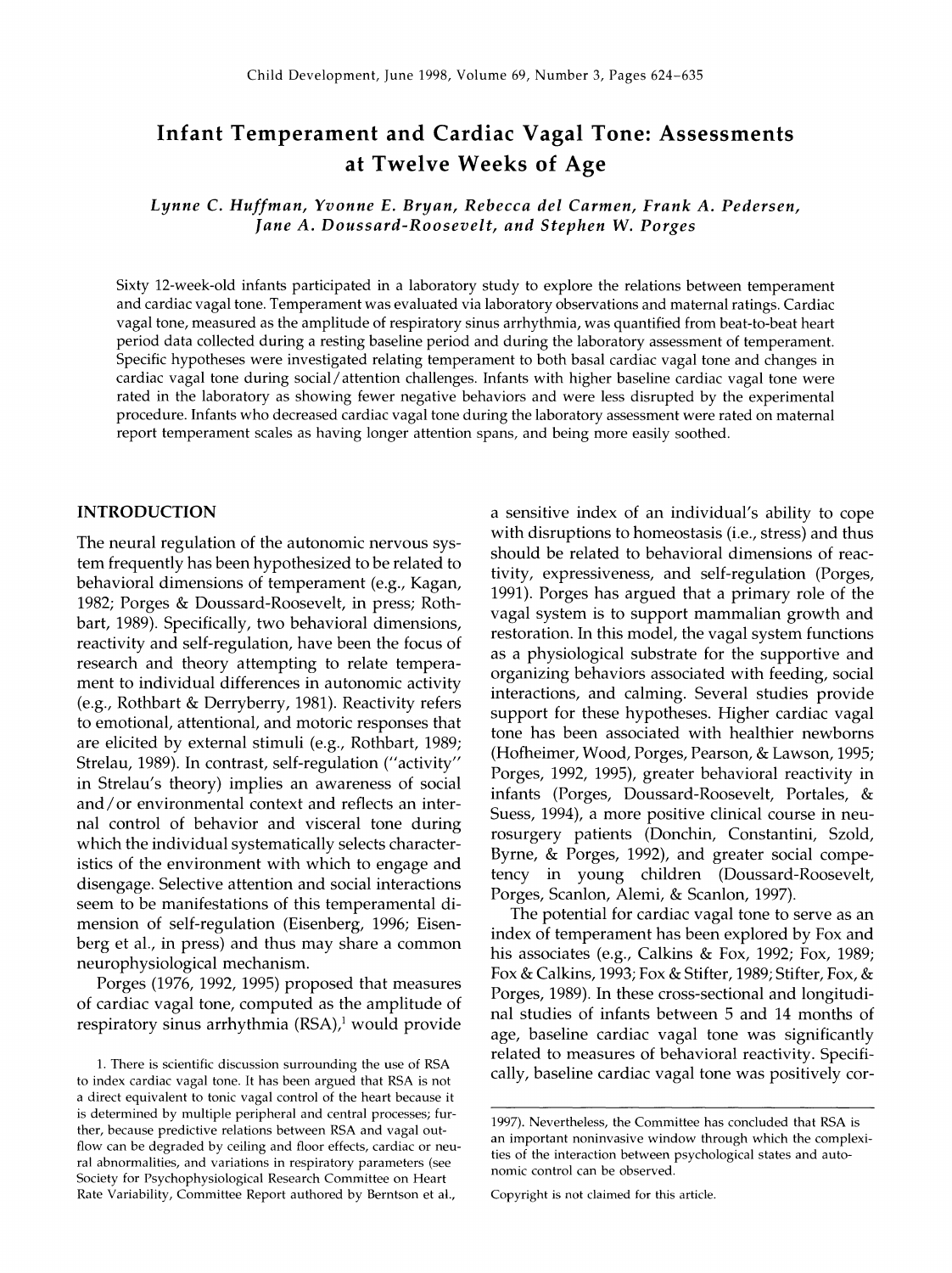related with infants displaying interest, joy, and lookaway behaviors when interacting with an unfamiliar adult (Stifter et al., 1989) and with infant emotional reactivity to positive, novel, and mildly stressful stimuli (Calkins & Fox, 1992; Fox, 1989: Fox & Calkins, 1993). These findings were supported by other data collected by Richards and Cameron (1989), who employed spectral analysis to measure the "extent of respiratory sinus arrhythmia" in infants at 14,20, and 26 weeks of age concurrently with a mother-rated temperament questionnaire; these reports also suggest that infants with high heart rate variability (usually associated with high cardiac vagal tone) tend to be less behaviorally inhibited (i.e., more reactive) and exhibit more frequent approach behaviors.

Although cardiac vagal tone is relatively stable under steady state such as a quiet alert baseline condition (Fracasso, Porges, Lamb, & Rosenberg, 1994; Izard et al., 1991; Porges et al., 1994; Porter, Bryan, & Hsu, 1995; Richards & Cameron, 1989), it is sensitive to environmental demands and stimulation (e.g., Di-Pietro & Porges, 1991; Hofheimer et al., 1995; Porter, Porges, & Marshall, 1988). Rapid changes in cardiac vagal tone often parallel shifts in the cardiac output required to match metabolic demands (i.e., withdrawal of cardiac vagal tone promotes increased heart rate and cardiac output). For example, the increased sucking activity observed during feeding requires a shift in metabolic resources to support ingestive behavior and is characterized by a decrease in cardiac vagal tone (Portales et al., in press). Likewise, pain cries in response to circumcision are paralleled by decreased cardiac vagal tone (Porter et al., 1988).

Recently, Porges has proposed a Polyvagal Theory (1995, 1997) that provides a neuroanatomical and neurophysiological justification for studying cardiac vagal tone as an index of behavior and behavioral style or temperament. According to the Polyvagal Theory, the evolution of the mammalian autonomic nervous system, and especially the brainstem regulatory centers of the vagus and related cranial nerves, provides the neurophysiological substrates for the affective processes that are a major component of social behavior. The polyvagal system comprises the more primitive, unmyelinated dorsal motor nucleus of the vagus and the more phylogenetically recent ("mammalian"), myelinated nucleus ambiguus.<sup>2</sup> An evolutionary shift in the primary regulation of heart rate from the dorsal motor nucleus of the vagus to regulation via the nucleus ambiguus is associated with the acquisition of behavioral strategies that include emotional expression, movement, and communication.

The Polyvagal Theory articulates how these three phylogenetically ordered components of the autonomic nervous system (i.e., nucleus ambiguus vagal system, sympathetic nervous system, and dorsal motor vagal system) are related to the expression of emotion, social engagement behaviors, and visceral regulation. Although aspects of emotion are observable on all three levels, the more flexible and prosocia1 emotions (e.g., conveyed through facial expressions, vocalizations) are associated with the nucleus ambiguus system (see Porges, 1997). Successful emotion and behavioral regulation are dependent on the maintenance of control of the mammalian (nucleus ambiguus) vagal system. The commonly used index of cardiac vagal tone is actually an index of the influence of nucleus ambiguus vagal tone on the heart. The functional output of the vagal fibers originating in the nucleus ambiguus and terminating on the sino-atrial node produces a heart rate pattern with the characteristic respiratory rhythm, respiratory sinus arrhythmia (Richter & Spyer, 1990). Thus, the calculation of the amplitude of respiratory sinus arrhythmia provides an estimate of the nucleus ambiguus vagal system. The ability to document both level of cardiac vagal tone and the systematic withdrawal and reengagement of the "vagal brake" as a mechanism to rapidly regulate metabolic output and change state in support of the behavioral response to challenge may provide quantifiable indices of individual differences associated with emotion reactivity and regulation or temperament.<sup>3</sup>

Two aspects of cardiac vagal tone, basal level and change in cardiac vagal tone (i.e., the regulation of the vagal brake), often are correlated; however, each aspect appears to be more strongly related to different dimensions of temperament (Porges, Doussard-Roosevelt, Portales, & Greenspan, 1996). Basal level

<sup>2.</sup> It has been proposed that neural responses to environmental (and other) challenges are hierarchical (see Jackson, 1958). There is an initial response with gradations of the new vagal system (i.e., pathways originating in the nucleus ambiguus) to regulate metabolic output via chronotropic control of the heart and to provide facial gestures and vocalizations. If the nucleus ambiguus vagal system is not effective, then the metabolically costly sympathetic nervous system is engaged to promote the

mobilization of fight or flight behaviors. And finally, if fight or flight behaviors do not provide the desired effect, the more primitive dorsal vagal system may be elicited, a system that is metabolically conservative and functionally adaptive for reptiles, but potentially lethal for mammals.

**<sup>3.</sup>** Because the intrinsic heart rate in humans is substantially faster than the resting level, the regulation of vagal control of the heart (via myelinated pathways originating in the nucleus ambiguus) provides the primary mechanism to rapidly increase and decrease heart rate. These transitory decreases and increases in cardiac vagal tone function like the removal and reengagement of a "vagal brake." Comparison of cardiac vagal tone estimates across conditions provides an index of the regulation of the "vagal brake."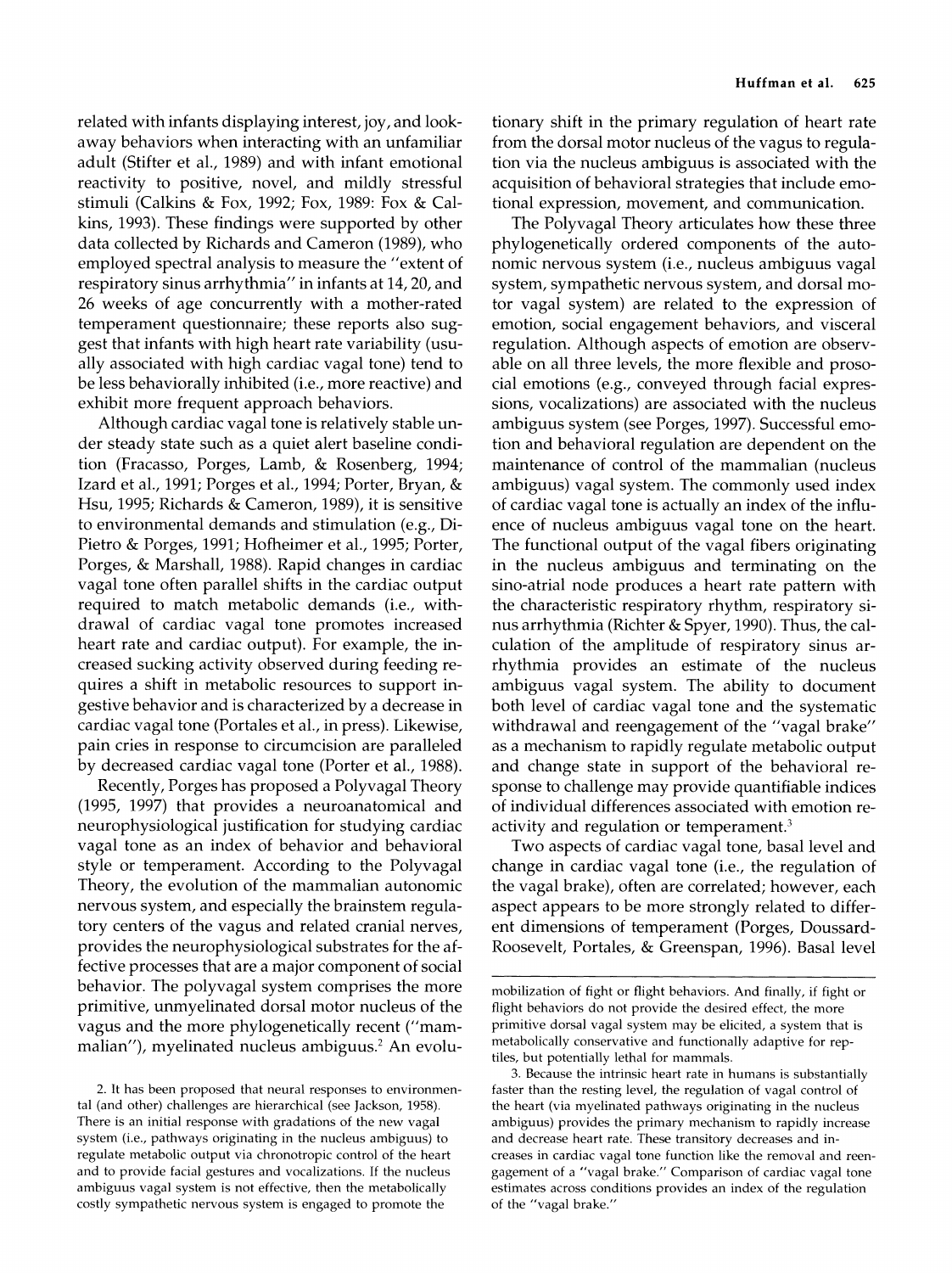of cardiac vagal tone has been correlated with behavioral reactivity and state maintenance or change. Thus, basal cardiac vagal tone appears to be related to the behavioral consequences of disrupting homeostasis and the ability of the infant to return to behavioral and/or physiological homeostasis, independent of social intervention. In contrast, the vagal brake provides a neurophysiological mechanism for the infant to utilize social and attentional behaviors that require an awareness of environmental context and an ability to actively engage or disengage with elements in the environment. Thus the appropriate use of the vagal brake would promote the development of regulatory strategies. Data from 24 9-month-olds support the model of the vagal brake, demonstrating that infants with difficulties in decreasing cardiac vagal tone during a social / attentional task at 9 months of age exhibited significantly more behavior problems at 3 years of age than did peers who decreased cardiac vagal tone during the task (Porges et al., 1996).

The current study evaluates whether the two dimensions of cardiac vagal tone (basal level and change in cardiac vagal tone during challenge) are related differentially to temperamental dimensions of emotional reactivity and regulation in 12-week-old infants. At this age, emotional reactivity is manifested as individual differences in the onset, duration, and intensity of expressions of happiness, fussiness, and distress to limits, whereas regulation is marked by attentional persistence or duration of orienting as well as soliciting and keeping contact with social stimulation (Rothbart, 1986). The age selected for this study is important as it corresponds to the earliest qualitative turning point in behavioral development, as proposed by Spitz (1965; Spitz, Emde, & Metcalfe, 1970) and further documented by Emde (see "biobehavioral shifts" in Emde, Gaensbauer, & Harmon, 1976). This stage of developmental reorganization is marked by the disappearance of endogenous (reflexive) smiling and infantile fussiness as well as the emergence of exogenous (social) smiles and a beginning recognition of objects (Sroufe, 1996). At this age, seeking and maintaining social contact becomes more prominent (Emde et al., 1976). Longitudinal studies of continuity and change in the emotional dimensions of temperament have concluded that, around 6-8 weeks of age, there are significant increases in happiness and interest, a declining trajectory for anger, and stability of soothability (Denham, Lehman, Moser, & Reeves, 1995; Rothbart, 1986; Worobey & Blajda, 1989). In this study, a 12 week criterion has been utilized to ensure a richness and consistency of behavioral patterning (see Thomas &

Chess, 1977). It is likely that this is the earliest age at which a correspondence between specific aspects of cardiac vagal tone and dimensions of temperament may be evident. Early identification of correspondence patterns ultimately has implications for the design of early intervention strategies for regulatorydisordered and other infants (DeGangi, DiPietro, Greenspan, & Porges, 1991; DeGangi, Porges, Sickel, & Greenspan, 1993).

## **METHOD**

#### Participants

Sixty-five infants born to married couples were recruited as part of a longitudinal investigation of early influences on infant behavioral and developmental outcome. Mothers had a mean age of 29.8 years  $(SD = 3.4)$ , fathers had a mean age of 30.8 years  $(SD = 5.8)$ , and mean length of marriage was 3.6 years ( $SD = 2.2$ ). All participants were from middleto upper-middle socioeconomic classes (determined by number of years of paternal education;  $M = 16.8$ ,  $SD = 2.3$ ) and were predominantly European American. Of the 65 firstborn children, five infants were excluded on the following medical grounds: one infant born prematurely (<37 weeks) had neonatal apnea and required a respiratory monitor for 6 months, one infant had trisomy 21, two infants were readmitted to the hospital with unconjugated hyperbilirubinemia requiring phototherapy, and one infant was born with meconium aspiration syndrome and low Apgar scores. Preliminary analyses confirmed that the infants in this subgroup were outliers in the data distribution on many of the temperament variables. These analyses supported the clinical basis for exclusion. Of the 60 healthy infants included in the present analyses, 31 were males and 29 were females. Mean age at testing was 11.7 weeks  $(SD = .5)$ .

## Materials

*Laboratory-rated temperament.* The Behavioral Response Paradigm (BRP) was used as a laboratory assessment of temperament (Garcia Coll et al., 1988; Wolk, Zeanah, Garcia Coll, & Carr, 1992). The BRP consists of a series of 17 vignettes, each 30 s in length, incorporating visual, auditory, and tactile stimuli. The procedure takes approximately 15 min, during which the examiner presents each stimulus in a fixed order to the infant. The initial vignettes elicit reactions to social stimulation, whereas the last vignettes use sensory stimuli that are presumed to be increasingly discrepant from the infant's usual experiences.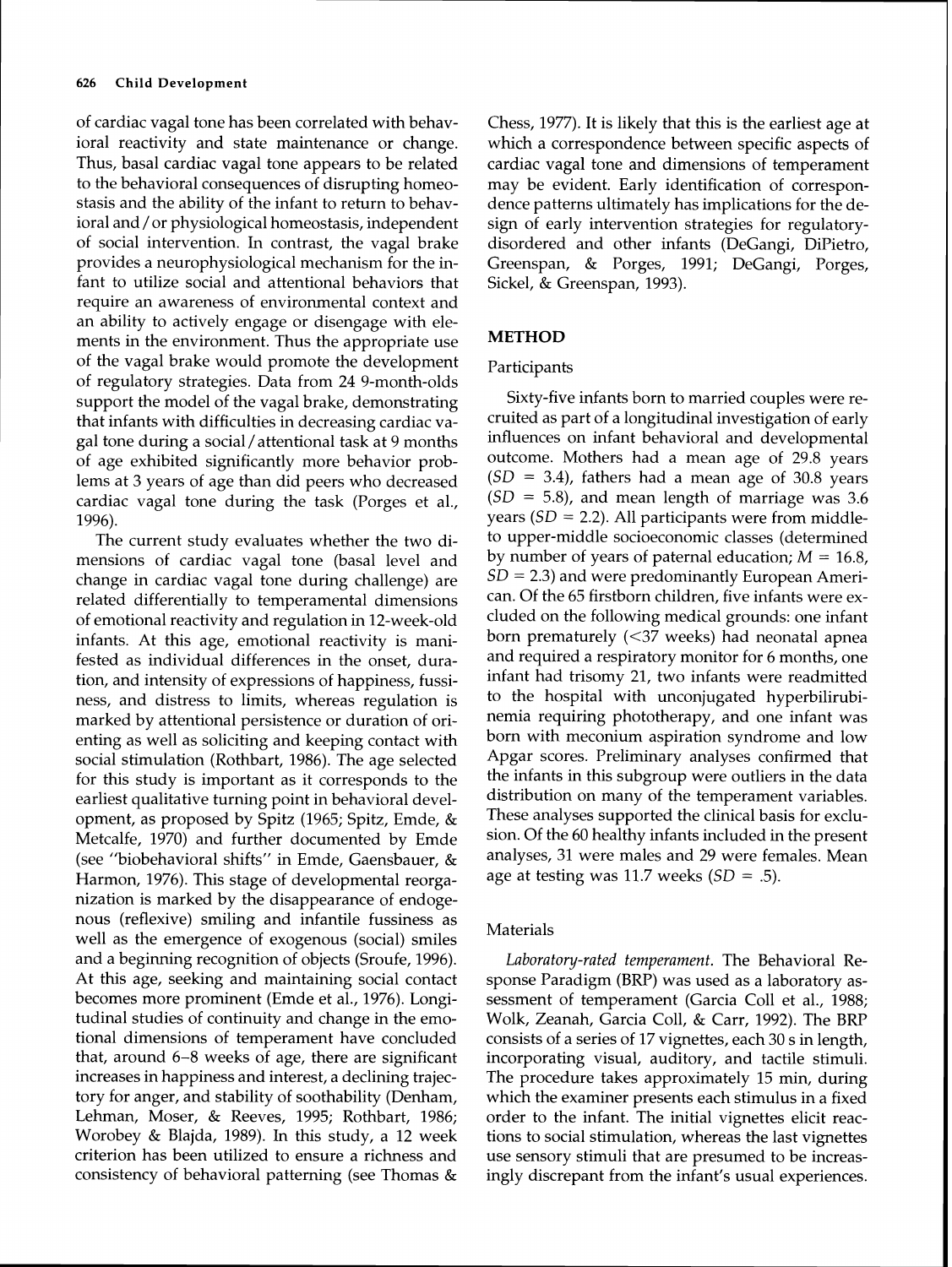Exploration of concurrent validity at **3** months of age in a group of combined term and preterm infants (Garcia Coll, Halpern, Vohr, & Seifer, 1992) has suggested that individual differences in positivity, negativity, sociability, and the amount of calming required are related to Difficultness and Unadaptability on the caregiver-rated Infant Characteristics Questionnaire (ICQ; Bates, Bennett-Freeland, & Lounsbury, 1979). Specifically, ICQ Difficultness was positively correlated with BRP Negativity, whereas ICQ Difficultness was negatively correlated with BRP Positivity and Sociability scores.

*Parent ratings of temperament.* The Infant Behavior Questionnaire (IBQ) is a caregiver report instrument for assessing infant temperament, with 87 items rated on a 7 point scale (Rothbart, 1981). The IBQ is grounded in a psychobiological theory of temperament and is designed to describe the frequency of specific concrete behaviors of infants. Internal reliability for six temperament dimensions, as estimated by coefficient alpha, range from .67 to .85, with a median value of .80 (Rothbart, 1981). Further, the IBQ has demonstrated moderate convergence with home observation assessments of temperament (average  $rs = .47, .40, and .67 at 3, 6, and 9 months of age,$ respectively), as well as relative stability of positive reactivity measures across **3** and 6 month periods (Rothbart, 1986). Responses are made on the basis of the infant's behavior during the previous week. After the laboratory visit, mothers completed the IBQ at home and returned the forms by mail.

#### Design and Procedure

The experimental session was scheduled for a time determined by the mother to be optimal with regard to the infant's sleep schedule (i.e., when the infant would be alert and rested) and immediately before an expected feeding. On arrival at the laboratory, the infant was fed and, if necessary, changed. One of the 60 infants was too sleepy to begin the session and required rescheduling. Informed consent was obtained from the mother of the child. The entire session lasted about 20 min and was videotaped. The experimental session consisted of a baseline period for the monitoring of the heart rate variables, and a laboratory-administered evaluation of infant temperament. Infant electrocardiogram (ECG) was monitored during the baseline and temperament evaluation via two disposable Ag-AgC1 electrodes placed on the infant in a cross-chest fashion. ECG data were acquired using a Transkinetics telemetry monitoring system and stored on a Vetter FM tape recorder (model C-4) for off-line analyses.

During a baseline period, the infant was placed on a soft pad in the supine position. When the infant was noted to be in a stable, quiet, alert state, the heart rate data were collected for at least 2 continuous minutes. At the start of the laboratory evaluation of temperament, the infant was seated in an infant seat and allowed to return, if necessary, to a quiet alert state. ECG was recorded continuously during the administration of the BRP. The only interruptions were during calming required to return a distressed infant to a quiet alert state. By virtue of these calming procedures, all infants were able to complete the BRP.<sup>4</sup>

## Quantification of Data

*Behavioral Responsiveness Paradigm.* Videotapes of the BRP were reviewed by trained research assistants. Each stimulus presentation was coded using criteria described by Garcia Coll et al. (1988). Summary scores for five scales were calculated: Positive and Negative reactivity (high scores  $=$  more positive or more negative responses to stimuli), Sociability (high score = more sociable approach behavior), Soothing or calming required (high score  $=$  more frequent and greater degree of soothing by experimenter required to complete paradigm), and Overall Activity (high score = total frequency of behavioral responses, independent of affect) were derived from behavioral observations by coders who were unaware of the infants' characteristics. Fourteen percent of the infants were assessed for intercoder reliability. Using intraclass correlation coefficients (ICC; Bartko, 1966), which provide a measure of agreement between raters on dimensional rating scales, reliability for each composite factor score was achieved, first to a criterion measure (scored videotapes provided by Garcia Coll) and maintained (ICCs .90-1.0, except Overall Activity ICC = .69). Due to the relatively poor reliability, the Overall Activity scale was not analyzed.

*Infant Behavior Questionnaire*. For the IBQ, six scales were calculated. As described by Rothbart and

4. Although the shift from supine during baseline to "sitting" in the infant seat during testing does confound posture change with the condition change, there is little reason to believe that change in vagal tone in response to the testing could be attributed to the posture shift. Evidence form adult data suggests that although there are changes in Traube-Hering-Meyer variance associated with baroreceptor response to posture shifts, there is no significant change in vagal tone as a result of the shift from supine to tilt position (Byme & Porges, 1992). The infant positioning (supine versus infant seat) was chosen in this study to decrease environmental stimulation during the baseline while facilitating unencumbered infant head and limb movement as well as infant-examiner eye contact during testing.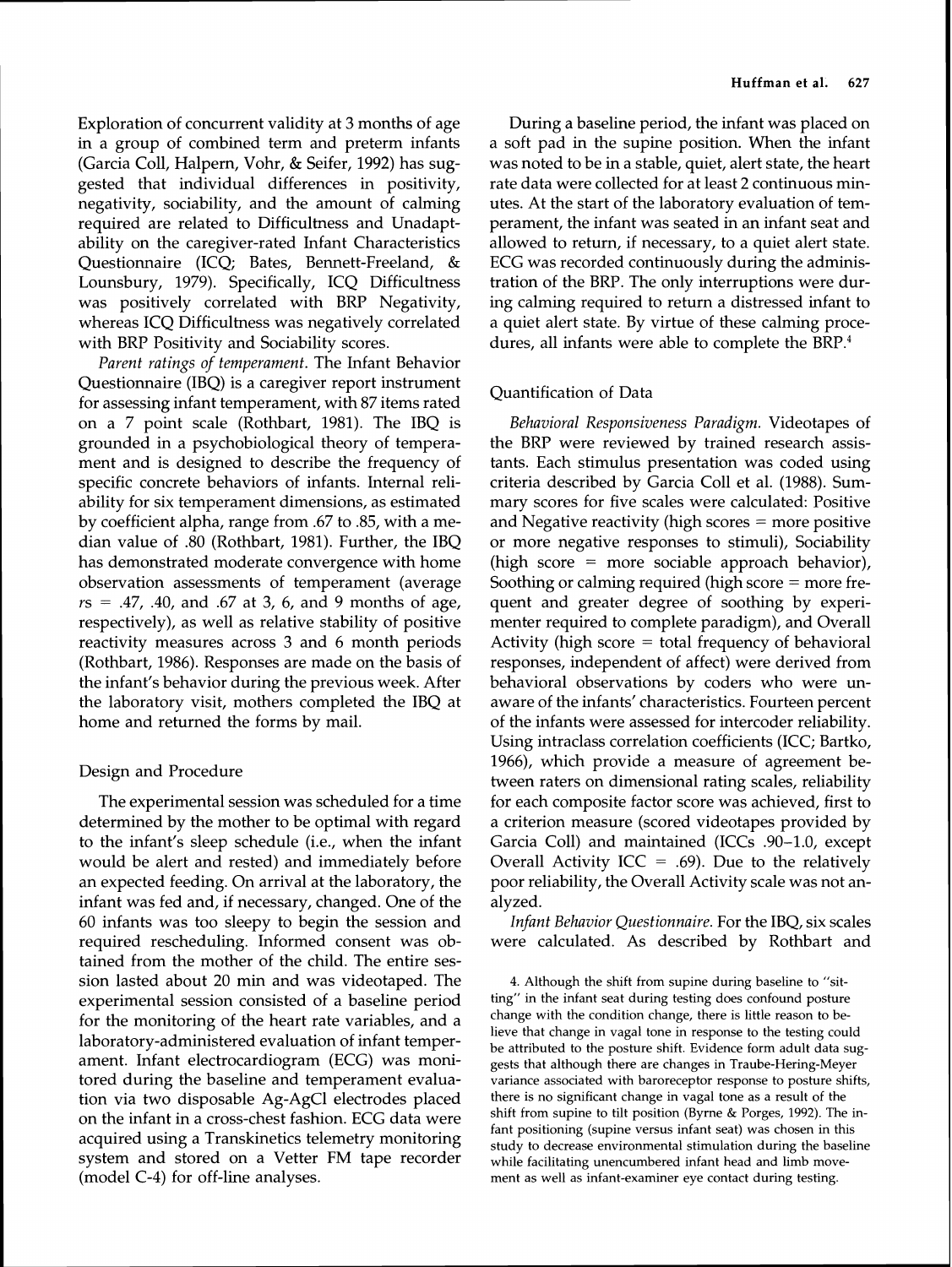Derryberry (1981), scales reflected the following temperament dimensions: (1) Activity (high score  $=$ high activity), (2) Smiling (high score  $=$  positive emotionality), (3) Fear or Distress and Latency to Approach Novel Stimuli (high score = long latency to approach novelty), (4) Distress to Limitations (high  $score = high \, \text{distress} \, \text{to} \, \text{limits}$ ), (5) Soothability (high  $score = easily$  soothed), and (6) Duration of Orienting (high score  $=$  long visual fixation span).

Heart period and cardiac vagal tone measures (index of cardiac vagal tone  $[V_{NA}]$ ). The data were quantified off-line by replaying the tape into a PDP 11/ 23 computer to detect the peak of the R-wave of the EKG and to time sequential heart periods (i.e., R-R intervals) to the nearest millisecond. A file of sequential heart beats was stored on a PC. MXedit software (Delta-Biometrics, Inc.) was used to visually display the heart period (HP) data, to edit outliers, and to quantify task-related measures of heart period and cardiac vagal tone. MXedit incorporates the Porges (1985) method of calculating the amplitude of RSA. The method, when applied to infants, employs heart period values measured to the nearest millisecond. The sequential heart periods are resampled into equal time intervals every 250 msec. The timesampled data are detrended with an algorithm designed to remove from the heart rate pattern the variance associated with complex changing base level and oscillations with periodicities slower than RSA. The detrending algorithm applies a moving polynomial filter (3rd order 21-point) to remove aperiodic baselines and slow oscillations. The residual output of the moving polynomial is bandpassed, and the heart period variance in the frequency band associated with spontaneous breathing in young infants (i.e., 0.24-1.04 Hz) is quantified and reported in units of ln(msec)?. This value represents the amplitude of RSA and is the index of cardiac vagal tone. In earlier papers, this index has been designated as V (e.g., Porges, 1992; Porges et al., 1994). To emphasize that RSA is neurophysiologically the product of only the vagal pathways originating in the nucleus ambiguus, the index is now designated  $V_{NA}$ . Note that vagal tone, even to the heart, is a complex construct, and vagal pathways may originate in several areas of the brainstem. However, there is neurophysiological and electrophysiological evidence to support the unique contribution of the nucleus ambiguus to RSA (see Porges, 1995, 1997 for reviews).

The data were quantified during two phases: (1) Baseline, and (2) Challenge (final portion of the BRP; this portion was selected to evaluate the behavioral and physiological state of the infant during the most arousing vignettes). Baseline HP and baseline  $V_{NA}$  were quantified for 120 s during a quiet behavioral state (see above). Heart period and  $V_{NA}$  also were quantified for the final 120 s of the BRP (Challenge) condition. Heart period and  $V_{NA}$  were calculated for sequential 10 s epochs within each condition from the beat-to-beat HP data files. The Porges method (1985), incorporated in the MXedit software, enables the calculation of RSA as an index of cardiac vagal tone over sequential short epochs. Twelve sequential 10 s epochs were selected to minimize the input of outlier behaviors and to maximize a measure of central tendency. The data for each infant included 12 epochs each for Baseline and Challenge. To examine physiological change elicited by social and cognitive challenges during the BRP, difference scores were calculated by subtracting the Baseline values from the Challenge values for both HP and  $V_{NA}$  (i.e., negative scores reflect shorter heart periods and lower cardiac vagal tone during the final portion of the BRP Challenge relative to the Baseline condition).

## **RESULTS**

To explore the relations between temperament and cardiac vagal tone, analyses were conducted in two phases: First, descriptive statistics were used to describe scores on physiological and temperament variables, and correlation analyses were run to examine the intercorrelations among variables within each construct. Second, the infants were divided into groups based on baseline cardiac vagal tone and the direction of change during the BRP. There was little reason to believe that each gradation of change in baseline cardiac vagal tone would be associated with a unique temperamental profile. However, there is evidence to suggest that higher rather than lower cardiac vagal tone is associated with more difficult temperament (e.g., Porges, Doussard-Roosevelt, Portales, & Suess, 1994). Thus, infants were divided into two groups (mean split) based on baseline cardiac vagal tone for analyses. In addition, there is evidence to suggest that suppression of cardiac vagal tone during a challenge is related to temperamental and behavioral differences. Thus, another set of analyses was conducted, comparing infants who suppressed cardiac vagal tone during the challenge to those who did not. One-way analyses of variance were conducted relating baseline cardiac vagal tone categories (high baseline  $V_{NA}$  versus low baseline  $V_{NA}$ ) and change in cardiac vagal tone (increase versus decrease) to each of the 10 temperament scales.

## Descriptive Statistics and Correlations

Table 1 presents the means and standard deviations for the BRP and IBQ scales as well as the auto-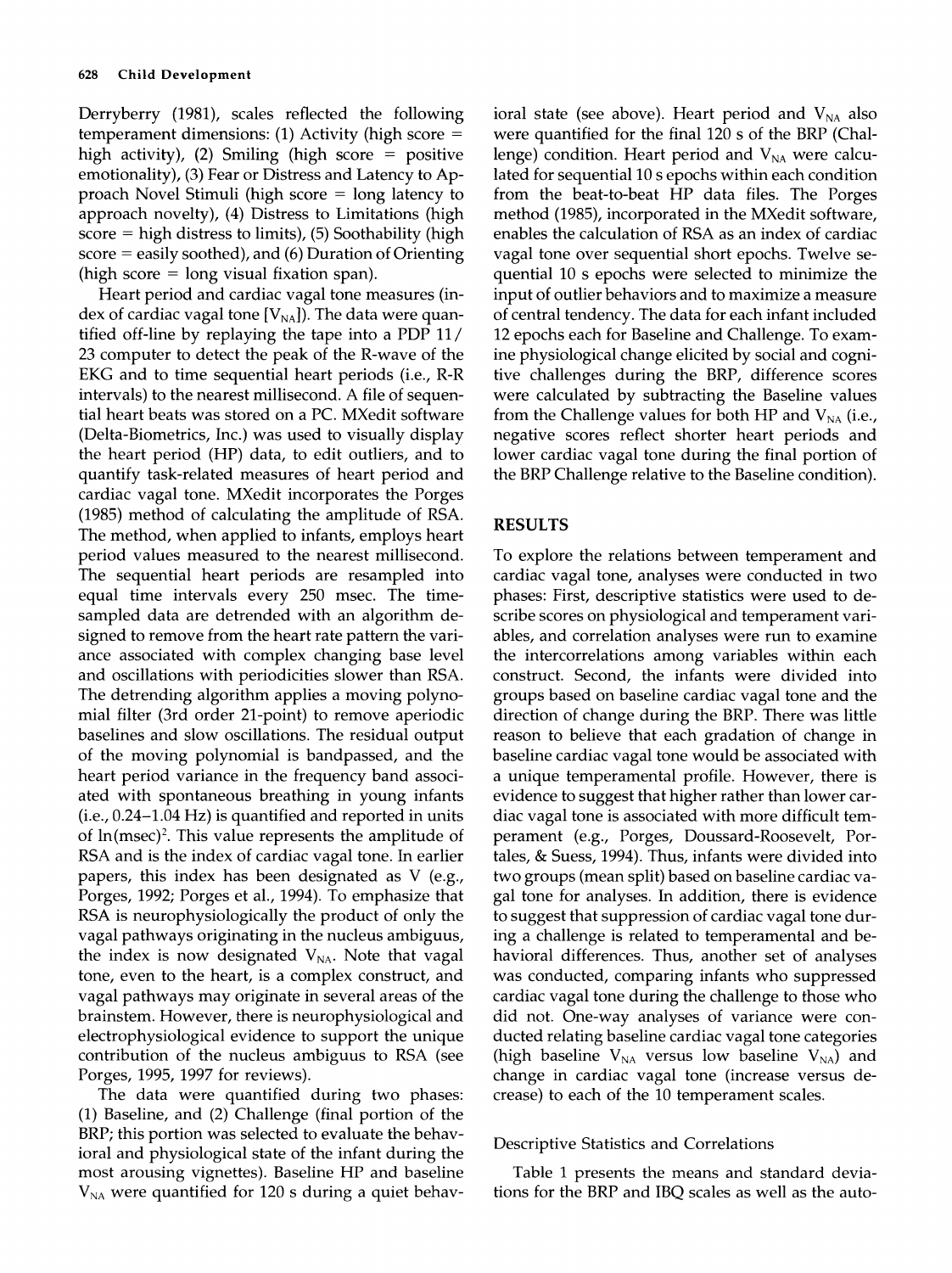| Variable                                             | М      | <b>SD</b> |
|------------------------------------------------------|--------|-----------|
| BRP:                                                 |        |           |
| Positivity                                           | 3.3    | 2.2       |
| Negativity                                           | 5.0    | 2.3       |
| Sociability                                          | 35.9   | 17.2      |
| Calming required                                     | 2.4    | 2.2       |
| IBQ:                                                 |        |           |
| Activity                                             | 3.4    | .8        |
| Smiling                                              | 3.7    | .7        |
| Fear                                                 | 2.3    | .7        |
| Distress to limits                                   | 3.6    | 1.2       |
| Soothability                                         | 4.3    | 1.1       |
| Orienting                                            | 4.5    | .9        |
| Autonomic measures:                                  |        |           |
| Heart period baseline (msec)                         | 403.4  | 30.9      |
| Heart period during challenge (msec)                 | 403.4  | 32.3      |
| Change in HP (msec)                                  | $-.02$ | 25.2      |
| Cardiac vagal tone baseline (ln msec <sup>2</sup> )  | 2.60   | .82       |
| Cardiac vagal tone during                            |        |           |
| challenge (ln msec <sup>2</sup> )                    | 2.73   | .73       |
| Change in cardiac vagal tone (ln msec <sup>2</sup> ) | .14    | .67       |

**Table 1 Means and Standard Deviations for Autonomic and Temperament Data** *(n* = **60)** 

nomic measures. Table 2 provides the correlations among the temperament scales, and Table **3** presents the correlations among the autonomic measures.

Temperament. Correlations were calculated to investigate the relations among scales within and between each temperament instrument (Table 2). All scales of the BRP were interrelated. There were greater distinctions among the IBQ scales, with Smiling correlated positively with Activity and negatively with Duration of Orienting as well as positive correlations among Distress to Limits, Soothability, and Duration of Orienting. These correlations are consistent with Rothbart's report (1986) that utilized a principal components analysis to establish the derivation of two summary temperament factors for 3-montholds: positive reactivity (smiling and laughter, vocal activity, and general activity) and negative reactivity (including fear and distress to limitations). We did not find the expected correlations between Fear and Distress to Limits; this may be attributed to the relatively low levels and low standard deviations of ratings of fearfulness in our sample. As Rothbart did not operationalize Duration of Orienting in her study of 3-month-olds, it is not possible to compare the our correlations linking Duration of Orienting with Smiling, Distress to Limits, and Soothability. Of interest, save some trends (BRP Positivity tended to be positively correlated with IBQ Activity, whereas BRP Sociability tended to be negatively correlated with IBQ Fear and positively correlated with IBQ Distress to Limits), there were no intercorrelations between IBQ and BRP scales. This suggests that, in this population, the two measures of temperament were assessing independent processes.

Heart period and cardiac vagal tone index. Table 1 presents the means and standard deviations for the autonomic measures of basal HP and  $V_{NA}$  (Baseline), HP and  $V_{NA}$  during the BRP (Challenge), and the HP and V,, difference scores (Change from Baseline to Challenge). As shown in Table **3,** there were significant and strong correlations among all autonomic measures, with the exception of the  $V_{NA}$  difference score. The Change  $V_{NA}$  showed no relation to Challenge HP and a weak negative correlation with Baseline HP. Of theoretical interest, there was a negative correlation between Baseline V<sub>NA</sub> and Change V<sub>NA</sub>,  $r(60) = -.53$ ,  $p < .005$ , demonstrating that infants with higher baseline cardiac vagal tone exhibited significantly

|  | Table 2 Intercorrelations among Temperament Scales ( $n = 60$ ) |  |  |  |  |
|--|-----------------------------------------------------------------|--|--|--|--|
|--|-----------------------------------------------------------------|--|--|--|--|

|                               | <b>BRP</b> |                                                                |          | IBQ       |        |         |        |                       |              |                          |
|-------------------------------|------------|----------------------------------------------------------------|----------|-----------|--------|---------|--------|-----------------------|--------------|--------------------------|
|                               |            | Positivity Negativity Sociability Required Activity Smile Fear |          | Calming   |        |         |        | Distress to<br>Limits | Soothability | Duration of<br>Orienting |
| <b>BRP</b> Positivity         |            | $-.30*$                                                        | $.56***$ | $-.39***$ | .23    | .02     | $-.17$ | .20                   | $\cdot$ 13   | .21                      |
| <b>BRP</b> Negativity         |            |                                                                | $-.34**$ | $.47***$  | $-.04$ | $-.01$  | .14    | $-.09$                | $-.19$       | $-.05$                   |
| <b>BRP</b> Sociability        |            |                                                                |          | $-.33**$  | .09    | $-.09$  | $-.24$ | .24                   | .05          | .17                      |
| BRP Calming required          |            |                                                                |          |           | $-.12$ | $-.03$  | .01    | .03                   | .08          | .05                      |
| <b>IBQ</b> Activity           |            |                                                                |          |           |        | $.36**$ | .25    | $-.03$                | $-.11$       | $-.05$                   |
| <b>IBQ</b> Smiling            |            |                                                                |          |           |        |         | .06    | .09                   | $-.12$       | $-.28*$                  |
| IBO Fear                      |            |                                                                |          |           |        |         |        | $-.16$                | $-.10$       | .03                      |
| <b>IBO</b> Distress to limits |            |                                                                |          |           |        |         |        |                       | $.52***$     | $.38***$                 |
| <b>IBQ</b> Soothability       |            |                                                                |          |           |        |         |        |                       |              | $.53***$                 |
| IBQ Duration of orienting     |            |                                                                |          |           |        |         |        |                       |              |                          |

 $\binom{*}{p}$  < .05; \*\*  $p$  < .01; \*\*\*  $p$  < .005.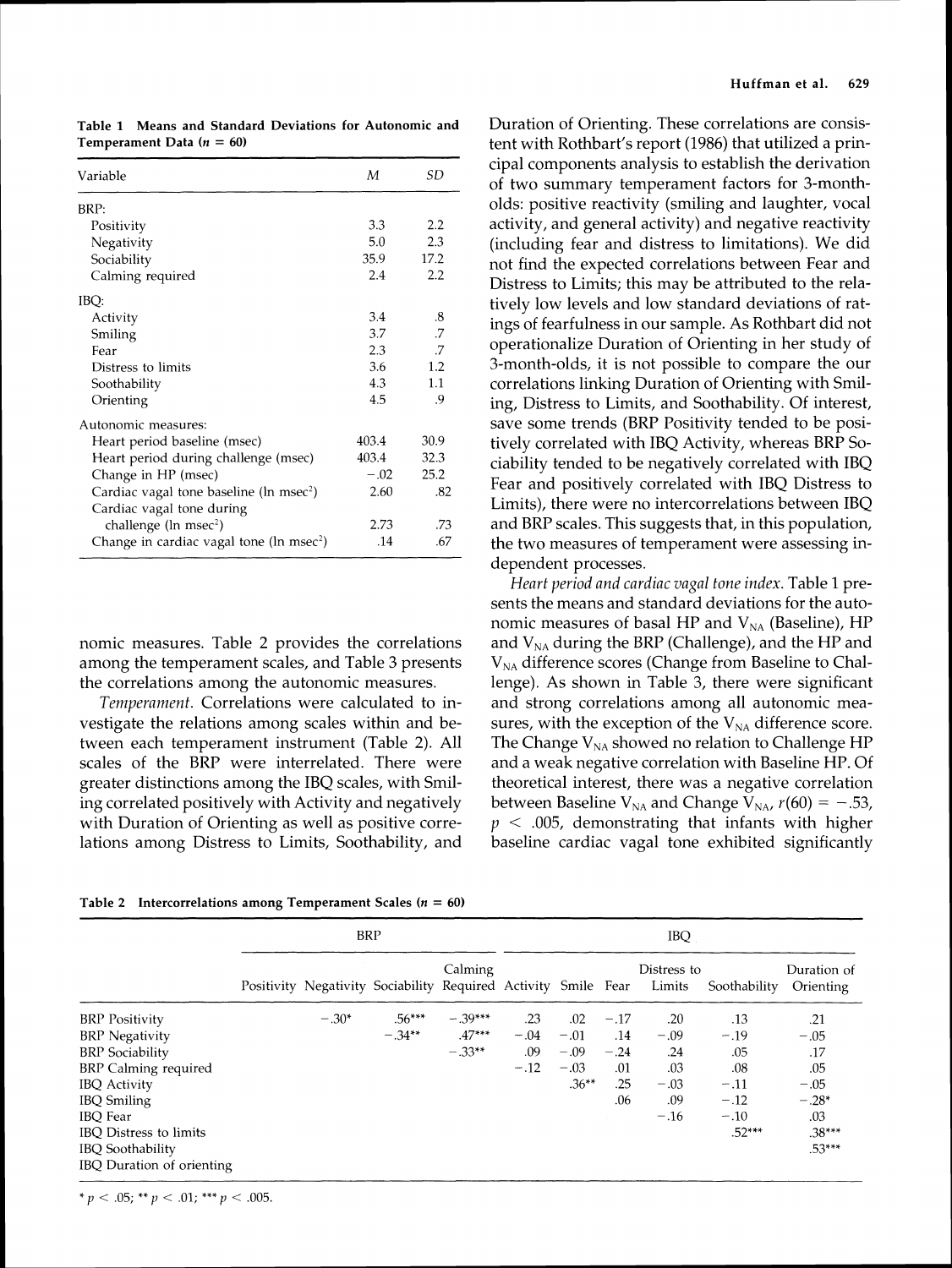Table 3 Intercorrelations among Physiological Variables  $(n = 60)$ 

|                                          | <b>Baseline HP</b> | Challenge HP | Change HP |          | Baseline $V_{NA}$ Challenge $V_{NA}$ | Change $V_{NA}$ |
|------------------------------------------|--------------------|--------------|-----------|----------|--------------------------------------|-----------------|
| Baseline HP                              |                    | $.68***$     | $-.35**$  | $.53***$ | $.36***$                             | $-.26*$         |
| Challenge HP                             |                    |              | $.44***$  | $.37***$ | $.49***$                             | .08             |
| Change in HP                             |                    |              |           | $-.18$   | .18                                  | $.42***$        |
| Baseline $V_{NA}$                        |                    |              |           |          | $.64***$                             | $-.53***$       |
| Challenge $V_{NA}$<br>Change in $V_{NA}$ |                    |              |           |          |                                      | $.32*$          |

\*  $p < .05$ ; \*\*  $p < .01$ ; \*\*\*  $p < .005$ .

greater decreases in cardiac vagal tone during the BRP. Gender and weight variables were not related to Baseline  $V_{NA}$ .

Grouping variables were derived from the Baseline  $V_{NA}$  values and the  $V_{NA}$  change scores. Based on a mean split (median split yielded the same division), infants were divided into high Baseline  $V_{NA}$  ( $M =$ 3.26, *SD* = .47) and low Baseline  $V_{NA}$  (*M* = 1.93, *SD* = .48). Similarly, infants were divided into two groups based on change in the cardiac vagal tone index by the end of the BRP relative to baseline level. Participants who decreased cardiac vagal tone during BRP Challenge  $(n = 22)$  were assigned to a negative change score group ( $M = -.54$ ,  $SD = .36$ ), and those who increased or did not change cardiac vagal tone  $(n = 38)$  were assigned to a positive change score group ( $M = .53$ ,  $SD = .46$ ).

## Relation of Autonomic and Temperament Measures

Analyses of variance were used to examine the relation between cardiac vagal tone groups and temperament scales from the BRP and IBQ. One-way analyses of variance on ranks, with baseline cardiac vagal tone (high, low) as a grouping factor, indicated significant effects for baseline cardiac vagal tone as a grouping variable for two of the scales of the BRP: Negativity, F(1, 58) = 5.19, *p* < .05, and Calming Required,  $F(1, 58) = 9.51$ ,  $p < .01$ . As illustrated in Figure 1, the groups of infants with high baseline cardiac vagal tone  $(V_{NA})$  were less negative and required less Calming to complete the laboratory BRP than the infants who had low baseline cardiac vagal tone. There were no main effects of baseline cardiac vagal tone grouping for the scales of the BRP, nor were there significant baseline group  $\times$  regulation group interactions.

In contrast, one-way analyses of variance indicated significant effects for the regulation of cardiac



**Figure 1 Negativity and calming required scores from the Behavioral Responsiveness Paradigm as a function of groups**  based on baseline cardiac vagal tone (low baseline  $V_{NA}$  [ $n =$ **30] versus high baseline**  $V_{NA}$  **[** $n = 30$ **]).**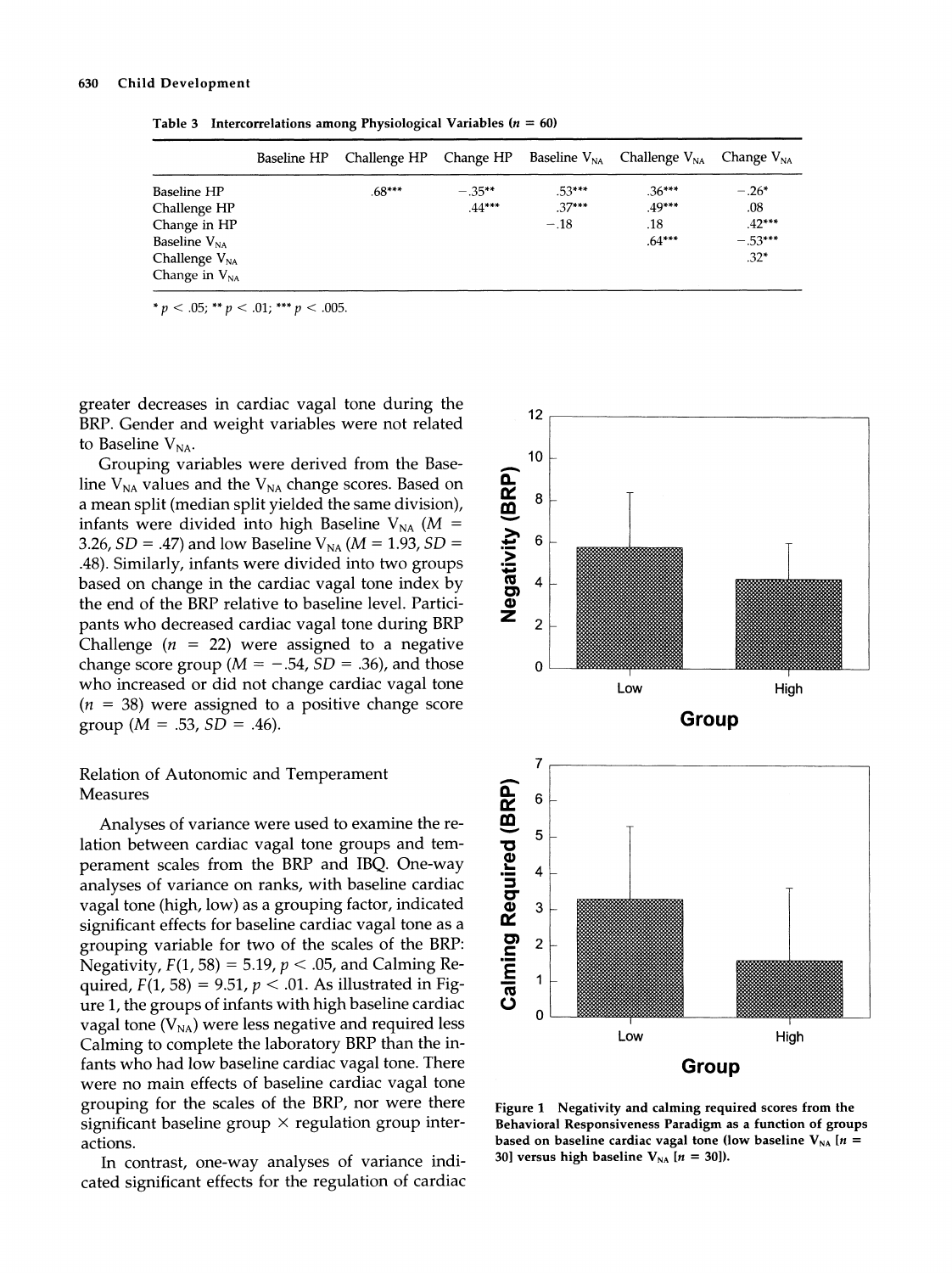

**Figure 2 Soothability and duration of orienting scores from the Infant Behavior Questionnaire as a function of groups based on change in cardiac vagal tone during challenge**  (decrease in  $V_{NA}$  from baseline  $[n = 22]$  versus increase in  $V_{NA}$ from baseline  $[n = 38]$ ).

vagal tone as a grouping variable for two of the scales of the IBQ: Soothability,  $F(1, 58) = 6.93$ ,  $p < .05$ , and Duration of Orienting,  $F(1, 58) = 4.68$ ,  $p < .05$ . As illustrated in Figure 2, infants who decreased cardiac vagal tone during challenge were rated by their mothers as being easier to soothe and calm and as having longer durations of orienting. Infants who did not exhibit regulation of cardiac vagal tone during the BRP challenge (i.e., no decrease in  $V_{NA}$ ) were reported to be more difficult to soothe, and to have shorter durations of orienting. There were no main effects of regulation group on the scales of the IBQ,

nor were there significant baseline group  $\times$  regulation group interactions.

## **DISCUSSION**

This study was conducted to evaluate several hypotheses relating to associations between temperament and cardiac vagal tone. First, based on the Polyvagal Theory (Porges, 1995,1997; Porges et al., 1996), it tested whether base level cardiac vagal tone and the regulation of the vagal brake (i.e., changes in cardiac vagal tone in response to a challenge) were related to different dimensions of temperament. Second, this study provided an opportunity to evaluate the proposed link between the Rothbart reactivity/ self-regulation model of temperament (Rothbart & Derryberry, 1981; Rothbart & Posner, 1985) and the two measures of cardiac vagal tone, which have been proposed to be mediators of reactivity/selfregulation (e.g., Fox, 1989; Porges, 1991; Porges, Doussard-Roosevelt, & Maiti, 1994). Third, the study evaluated the relation between an objective laboratory observation and a maternal questionnaire-based measure of temperament.

The findings demonstrated that the two cardiac vagal tone measures (i.e., baseline and change in cardiac vagal tone during challenge) were correlated,  $r(1,59) = -.53$ ; nonetheless, each was more strongly related to different dimensions of temperament. Baseline  $V_{NA}$ , which was related to negativity and the amount of experimenter intervention required to calm the infant during the experimental paradigm, appears to subserve an individual's ability to maintain an organized behavioral state. Basal cardiac vagal tone may reflect a physiological substrate that is sensitive to an individual's level of arousal or reactivity (positive or negative). The present study has shown a relation with negativity, whereas previous research has shown a relation between higher baseline  $V_{NA}$  and both positive and negative behavioral reactivity (e.g., Fox, 1989). Taken together, extant data suggest that higher baseline should be related to appropriate reactivity. In situations of physical restraint (e.g., Fox, 1989; Stifter et al., 1989), circumcision (Porter et al., 1988), or heelstick (Gunnar, Porter, Wolf, Rigatuso, & Larson, 1995), the appropriate response would be negative reactivity. However, in response to social and attentional stimulation, as in this study, less negative reactivity is the adaptive response. Overall, low baseline cardiac vagal tone might index hypersensitivity or a vulnerability to disruption of behavioral homeostasis.

In contrast, change in cardiac vagal tone or regulation of the vagal brake, which was related to the IBQ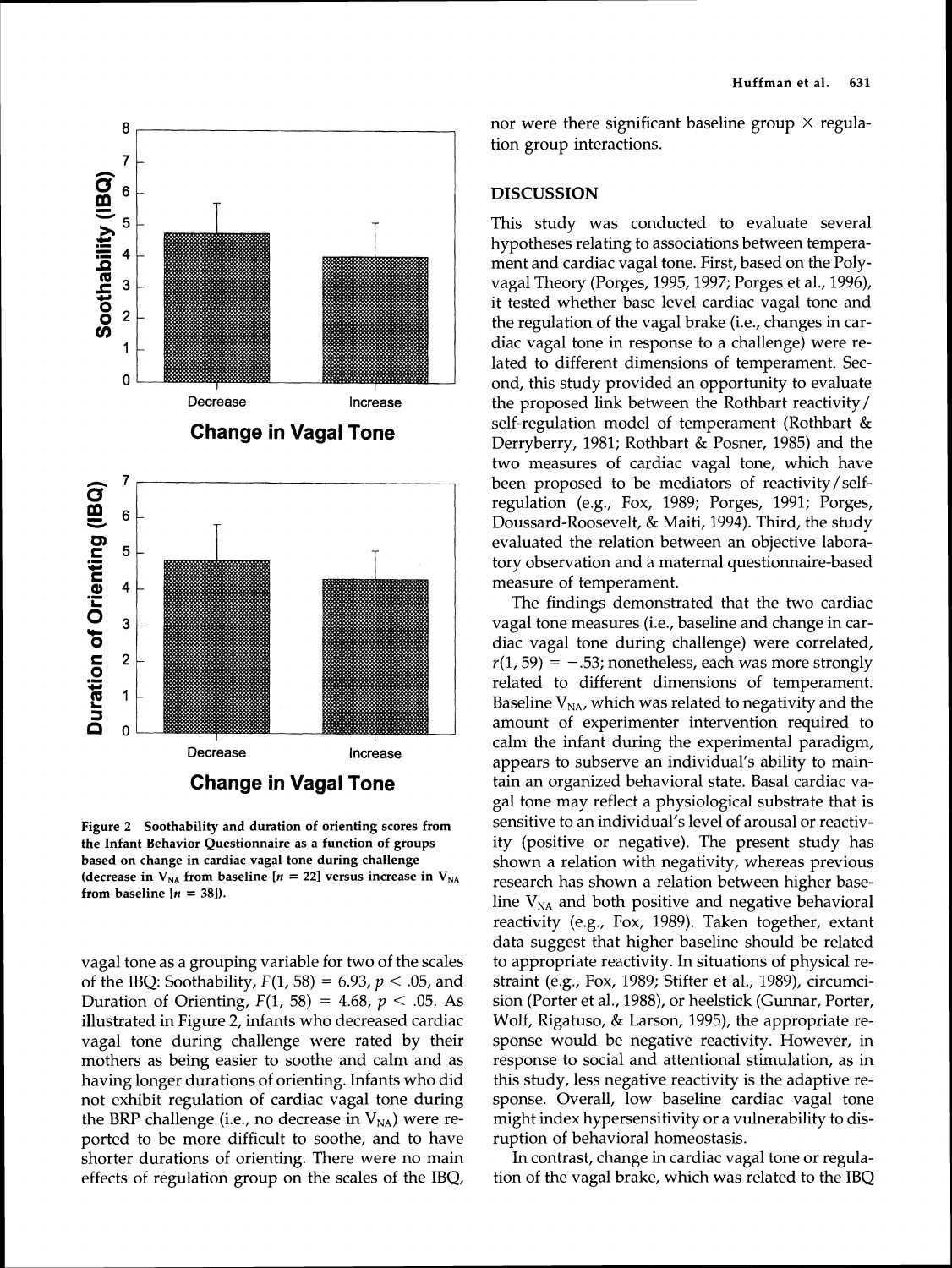scales of orienting and soothability, appears to index social and attentional behaviors. These findings suggest that the appropriate regulation of the vagal brake provides a physiological metaphor for the Posner and Rothbart (1980) model that considers attention as an important behavioral strategy for selfregulation and arousal modulation. Consistent with the Posner and Rothbart model, the vagal brake provides the transitory changes in vagal inhibition of the heart that occur during attention and prosocial strategies of social engagement. This study of 3-montholds supports research findings in 9-month-old infants (Porges et al., 1996) and older children (Eisenberg, 1996; Gottman, Katz, & Hooven, 1996) in proposing that the optimal regulation of the vagal brake is related to positive social and attentional behaviors that require an awareness of environmental context.

The consistency in these findings may be explained by the Polyvagal Theory (Porges, 1995) and an elaboration of how the vagal brake might be related to social behavior (Porges et al., 1996). In these papers, Porges and his colleagues propose that baseline measures of cardiac vagal tone are related to visceral homeostasis, and that changes in cardiac vagal tone (i.e., regulation of the vagal brake) reflect the individual's strategy to engage and disengage with elements in the environment. Accordingly, strategies of increasing and decreasing cardiac vagal tone would be paralleled by shifts in metabolic output and behavior to cope with changing environmental demands. To promote parallel increases in metabolic output and behavioral activity, the vagal brake would be withdrawn to remove its inhibitory effect on heart rate. To promote parallel decreases in metabolic output and increases in calmness, the brake would be reengaged.

The neural mechanisms underlying the regulation of the vagal brake have been hypothesized to involve specific pathways descending from frontal cortex via corticobulbar pathways and synapsing directly on the source nucleus of the vagal efferent pathways (i.e., nucleus ambiguous) that regulate the amplitude of RSA (i.e., cardiac vagal tone index) (see Figure 14- 23, "Diagram of the 'corticobulbar' pathways in the brain stem"; Truex & Carpenter, 1969). Thus, executive functions such as attention and voluntary attempts to socially engage others may be mapped functionally into the response profile of the vagal brake and may be quantified as changes in cardiac vagal tone. In contrast to the role that the vagal brake plays in the dynamic regulation of cardiac output, base level cardiac vagal tone is more sensitive to the status of the negative feedback between the heart and the brainstem. Higher cardiac vagal tone would reflect a negative feedback system less vulnerable to disruption and more supportive of growth and restoration functions. The temperament dimensions observed in this study, which were correlated with the two cardiac vagal tone measures, fit a neurophysiological explanation relating base level cardiac vagal tone to homeostatic processes and the regulation of the vagal brake to dynamic executive and prosocial behaviors.

With regard to the relations between different temperament measures, correlations between the laboratory-based BRP measures and the maternal report IBQ scales were not statistically significant. Although there have been reports of correlations between parental responses and laboratory assessments of temperament (e.g., Goldsmith & Campos, 1990; Gunnar, Mangelsdorf, Larson, & Hertsgaard, 1990; Wolk et al., 1992), there are few studies that have examined these relations in 3-month-olds (e.g., Crockenberg & Acredolo, 1983; Hagekull, Bohlin, & Lindhagen, 1984; Rothbart, 1986). In those few reports, the correlations have been modest. It has been proposed that such modest correlations could come, in part, from observers simply not seeing the behavior that parents based their reports on (Rothbart & Bates, in press).

Our results suggest that, in 3-month-old infants, laboratory assessment and maternal questionnaire are assessing different dimensions of temperament. In the laboratory setting, the infant is systematically challenged by a series of novel social and sensory events. The laboratory paradigm is an attempt to present a constant environmental challenge for all infants, independent of the infant's unique sensory threshold profile. Individual differences in underlying neurophysiology may predispose specific infants to have lower sensory thresholds and/or lower thresholds to behavioral state disorganization (i.e., become fussy, behaviorally disorganized, or cry). The laboratory paradigm does not take any of these potential individual differences into account. In contrast, the maternal reports are primarily based on maternal observations of infant behavior in a home environment that is usually more sensitive to the infant's unique behavioral and sensory profile. Thus, maternal reports would be less likely to observe state disorganization, if simple manipulations of the sensory environment associated with normal parenting would reduce fussy and difficult behaviors.

The laboratory paradigm, with its inherent insensitivity to individual differences in thresholds and vulnerabilities to behavioral state disorganization, may provide an efficient approach to identify vulnerabilities in the ability to maintain behavioral homeostasis. The maternal scales from the IBQ may have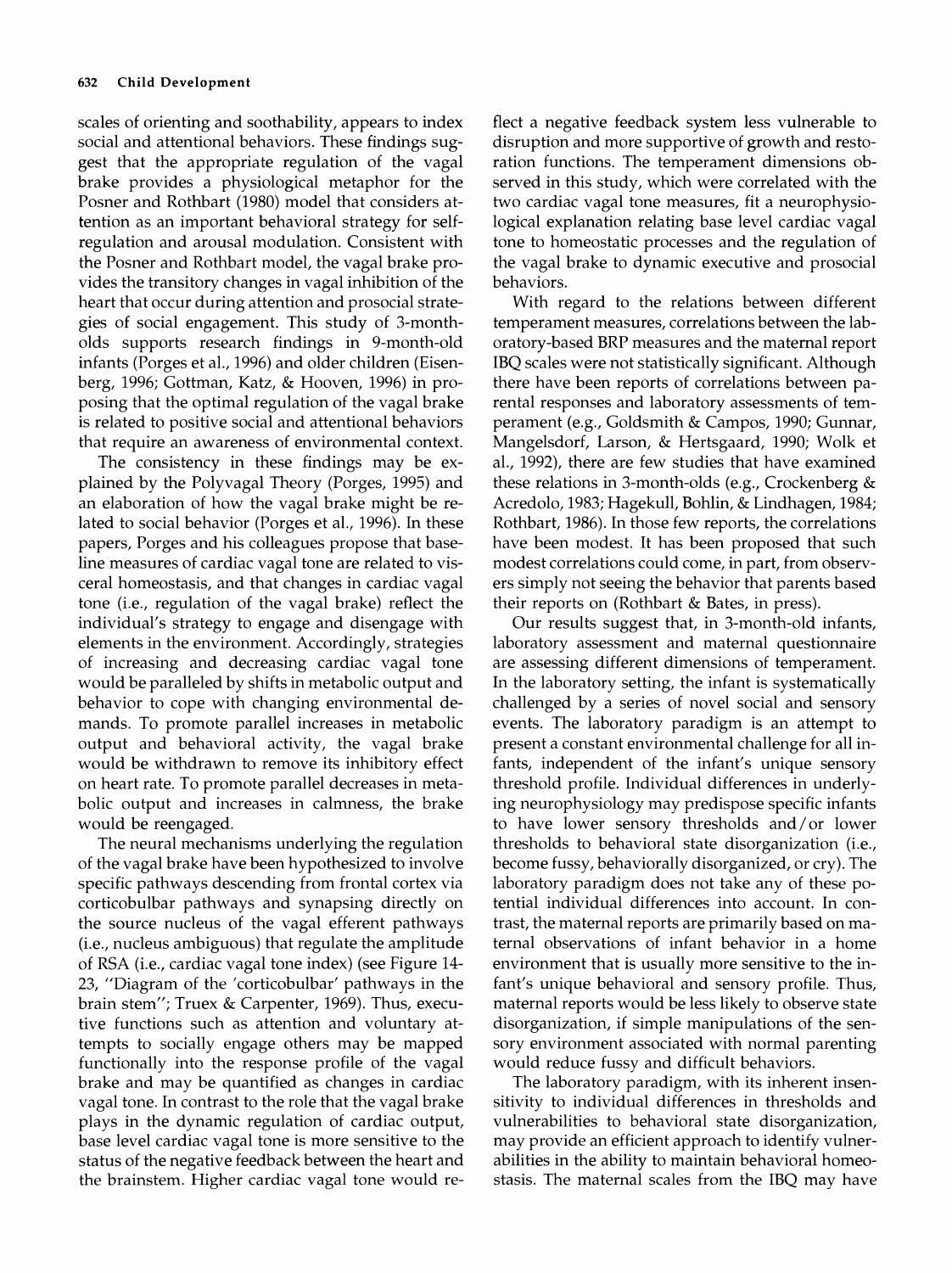been obtained in settings in which infant state regulation was optimized to encourage attention and prosocia1 activities such as positive facial expressions and sequences of contingent engagement-disengagement behaviors. Thus, the IBQ may provide useful profiles of the infant's prosocial strategies of awareness and interaction, when the individual differences in state vulnerability are minimized by appropriate and supportive parenting.

In conclusion, we support the proposal that there is an autonomic substrate to the temperament dimensions of reactivity and self-regulation. Consistent with the Polyvagal Theory, our data demonstrate that base level cardiac vagal tone is related to behavioral homeostasis, and the engagement of the vagal brake is related to prosocial behavior. Based on our findings, we propose that in research relating cardiac vagal tone to temperament, it is necessary to measure both baseline cardiac vagal tone and the regulation of the vagal brake (i.e., the direction and magnitude of cardiac vagal tone changes) during social and cognitive challenges.

## **ACKNOWLEDGMENTS**

The conceptualization of this study and the data acquisition were supported by the intramural program of the National Institute of Child Health and Human Development. The data analyses and scientific writing related to this study were supported by the National Institute of Mental Health and by grants to SWP from the National Institute of Child Health and Human Development (HD22628) and the Maternal and Child Health Bureau (MCJ240622). A portion of this article was presented at the annual meeting of the Society for Behavioral Pediatrics, Washington, DC, May 1988. The authors are grateful to Mary L. Chaney, Beverly Eanes, Pamela L. Peedin, and Kathleen Pugh for their invaluable assistance in data collection and processing and to Barry M. Lester, Allan L. Reiss, and John Richters for their critical comments on a previous version of this manuscript.

## **ADDRESSES AND AFFILIATIONS**

Corresponding author: Lynne C. Huffman, Laboratory of Comparative Ethology (now at Stanford University School of Medicine, Department of Pediatrics and The Children's Health Council, 700 Sand Hill Road, Palo Alto, CA 94304); e-mail: lynne.huffman@ stanford.edu. Yvonne E. Bryan is at Lehigh Valley Hospital; Rebecca del Carmen is at the National Institute of Mental Health; Jane A. Doussard-Roosevelt and Stephen W. Porges are at the University of Maryland.

## **REFERENCES**

- Bartko, J. J. (1966). The intraclass correlation coefficient as a measure of reliability. *Psycllological Reports,* 19, 3-11.
- Bates, J. E., Bennett-Freeland, C. A., & Lounsbury, M. L. (1979). Measurement of infant difficultness. *Child Dez)elopnent, 50,* 794-803.
- Berntson, G. G., Bigger, J. T., Eckberg, D. L., Grossman, P., Kaufman, P. G., Malik, M., Nagaraja, H. N., Porges, S. W., Saul, J. P., Stone, P. H., & Van Der Molen, M. W. (1997). Heart rate variability: Origins, methods, and interpretive caveats. *Psychophysiology*, 34, 623-648.
- Byrne, E. A., & Porges, S. W. (1992). Frequency-specific amplification of heart rate rhythms using oscillatory tilt. *Psychopl~ysiology,*29, 120-126.
- Calkins, S. D., & Fox, N. A. (1992). The relations among infant temperament, security of attachment, and behavioral inhibition at twenty-four months. Child Develop*rilent, 63,* 1456-1472.
- Crockenberg, S., & Acredolo, C. (1983). Infant temperament ratings: A function of infants, of mothers, or both? *lrlfnnt Behnoior and Desleloprnent, 6,* 61-72.
- DeGangi, G. A,, DiPietro, J. A,, Greenspan, S. I., & Porges, S. W. (1991). Psychophysiological characteristics of the regulatory disordered infant. *Infant Behavior and Developnzerlt,* 14, 37-50.
- DeGangi, G. A,, Porges, S. W., Sickel, R. Z., & Greenspan, S. I. (1993). Four-year follow-up of a sample of regulatory disordered infants. *lrlfniit Mental Health Journal, 14,*  330-343.
- Denham, S. A,, Lehman, E. B., Moser, M. H., & Reeves, S. L. (1995). Continuity and change in emotional components of infant temperament. *Child Study Jonrnal, 25,*  289-308.
- DiPietro, J. A., & Porges, S. W. (1991). Relations between neonatal states and 8-month developmental outcome in preterm infants. *Infant Behavior and Development*, 14, 431-450.
- Donchin, Y., Constantini, S., Szold, A,, Byrne, E. A,, & Porges, S. W. (1992). Cardiac vagal tone predicts outcome in neurosurgical patients. *Critical Care Medicine,*  20, 941-949.
- Doussard-Roosevelt, J. A., Porges, S. W., Scanlon, J. W., Alemi, B., & Scanlon, K. (1997). Vagal regulation of heart rate in the prediction of developmental outcome for very low birth weight preterm infants. *Child Dezlelopnlcnt, 68,* 173-186.
- Eisenberg, N. (1996). Meta-emotion and socialization of emotion in the family-A topic whose time has come: Comment on Gottman et al. (1996). *Journal of Family Psychology, 10,* 269-276.
- Eisenberg, N., Fabes, R. A,, Karbon, M., Murphy, B. C., Carlo, G., & Wosinski, M. (in press). Relations of school children's comforting behavior to empathy-related reactions and shyness. *Social Development*.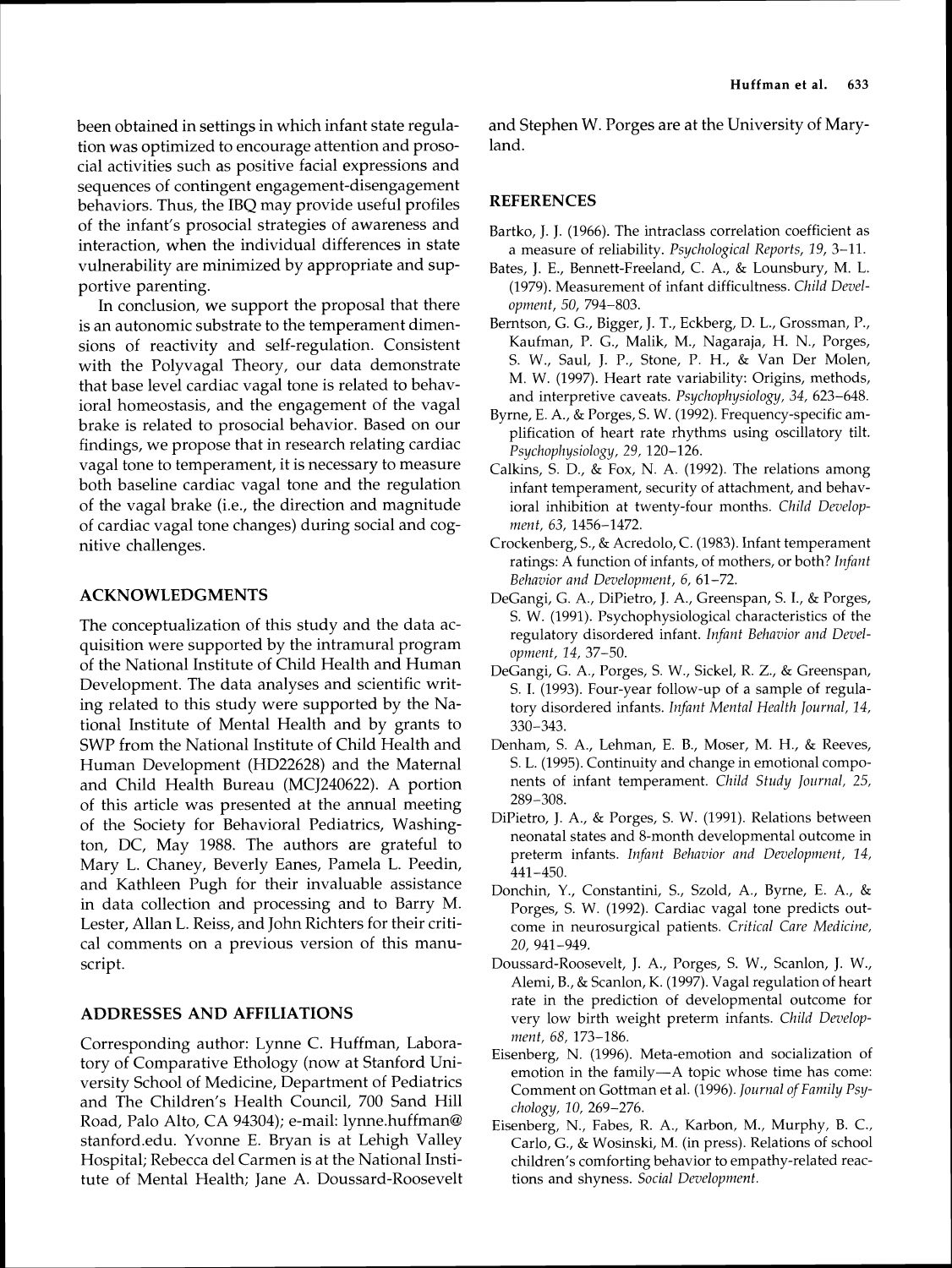- Emde, R. N., Gaensbauer, T., & Harmon, R. (1976). Emotional expression in infancy: A biobehavioral study. *Psychological lssues Monograph Series,* 10(No. 37), 1-198.
- Fox, N. A. (1989). Psychophysiological correlates of emotional reactivity during the first year of life. *Developmental Psychology,* 25, 364-372.
- Fox, N. A., & Calkins, S. D. (1993). Pathways to aggression and social withdrawal: Interactions among temperament, attachment, and regulation. In K. H. Rubin & J. Asendorf (Eds.), *Social withdrazual, shyness, and inhibition in childhood* (pp. 81-100). Hillsdale, NJ: Erlbaum.
- Fox, N. A,, & Stifter, C. A. (1989). Biological and behavioral differences in infant reactivity and regulation. In G. A. Kohnstamm, J. E. Bates, & M. K. Rothbart (Eds.), *Temperament in childhood* (pp. 169-183). New York: Wiley.
- Fracasso, M. P., Porges, S. W., Lamb, M. E., & Rosenberg, A. A. (1994). Cardiac activity in infancy: Reliability and stability of individual differences. Infant Behavior and De*velopment, 177,* 277-284.
- Garcia Coll, C. T., Emmons, L., Vohr, B. R., Ward, A. M., Brann, B. S., Shaul, P. W., Mayfield, S. R., & Oh, W. (1988). Behavioral responsiveness in preterm infants with intraventricular hemorrhage. *Pediatrics, 81,* 412- 418.
- Garcia Coll, C. T., Halpern, L. F., Vohr, B. R., & Seifer, R. (1992). Stability and correlates of change of early temperament in preterm and full-term infants. *lnfant Behavior and Development, 15,* 137-153.
- Goldsmith, *H.* H., & Campos, J. J. (1990). The structure of temperamental fear and pleasure in infants: A psychometric perspective. *Child Development, 61,* 1944-1964.
- Gottman, J. M., Katz, L. F., & Hooven, C. (1996). Parental meta-emotion philosophy and the emotional life of families: Theoretical models and preliminary data. *Journal of Family Psychology, 10,* 243-268.
- Gunnar, M. R., Mangelsdorf, S., Larson, M., Hertsgaard, L. (1990). Attachment, temperament, and adrenocortical activity in infancy: A study of psychoendocrine regulation. *Annual Progress in Child Psychiatry and Child Development,* 90-110.
- Gunnar, M. R., Porter, F., Wolf, C., Rigatuso, J., & Larson, M. (1995). Neonatal stress reactivity: Predictions to later emotional temperament. *Child Development, 66,* 1-13.
- Hagekull, B., Bohlin, G., & Lindhagen, K. (1984). Validity of parental reports. *Infant Behavior and Developrnent, 7,*  77-92.
- Hofheimer, J. A., Wood, B., Porges, S. W., Pearson, E., & Lawson, E. E. (1995). Respiratory sinus arrhythmia and social interaction patterns in preterm newborns. *Infant Behavior and Development, 18,* 233-245.
- Izard, C. E., Porges, S. W., Simons, R. F., Parisi, M., Haynes, 0.M., & Cohen, B. (1991). Infant cardiac activity: Developmental changes and relations with attachment. *Developmental Psychology, 27,* 432-439.
- Jackson, J. H. (1958). Selected writings of John Hughlings Jack*son.* London: Staples.
- Kagan, J. (1982). Heart rate and heart rate variability as signs of temperamental dimension in infants. In C. E. Izard (Ed.), *Measuring emotions in infants and children* (pp. 38-66). Cambridge: Cambridge University Press.
- Porges, S. W. (1976). Peripheral and neurochemical parallels of psychopathology: A psychophysiological model relating autonomic imbalance to hyperactivity, psychopathy, and autism. In H. W. Reese (Ed.), *Advances in child development and behavior* (Vol. *11,* pp. 35-65). New York: Academic Press.
- Porges, S. W. (1985). *Method and apparatus for evaluating rhythmic oscillations in aperiodic physiological response systems* (patent no. 4510944). Washington, DC: US Patent Office.
- Porges, S. W. (1991). Vagal tone: An autonomic mediator of affect. In J. A. Garber & K. A. Dodge (Eds.), *The development ofaffect regulation and dysregulation* (pp. 111-128). New York: Cambridge University Press.
- Porges, S. W. (1992). Vagal tone: A physiological marker of stress vulnerability. *Pediatrics,* 90, 498-504.
- Porges, S. W. (1995). Orienting in a defensive world: Mammalian modifications of our evolutionary heritage. A Polyvagal Theory. *Psychophysiology,* 32, 301-318.
- Porges, S. W. (1997). Emotion: An evolutionary by-product of the neural regulation of the autonomic nervous system. In C. S. Carter, B. Kirkpatrick, & I. I. Lederhendler (Eds.), The integrative neurobiology of affiliation. *An*nals of the New York Academy of Sciences, 807, 62-77.
- Porges, S. W., & Doussard-Roosevelt, J. A. (in press). The psychophysiology of temperament. In J. D. Noshpitz (Ed.), *Handbook of child and adolescent psychiatry.* New York: Wiley.
- Porges, S. W., Doussard-Roosevelt, J. A., & Maiti, A. K. (1994). Vagal tone and the physiological regulation of emotion. In N. A. Fox (Ed.), The development of emotion regulation: Biological and behavioral considerations. Monographs of the Society for Research in Child De*velopment,* 59(2-3, Serial No. 240).
- Porges, S. W., Doussard-Roosevelt, J. A., Portales, A. L., & Greenspan, S. I. (1996). Infant regulation of the vagal "brake" predicts child behavior problems: A psychobiological model of social behavior. *Developmental Psychobiology,* 29, 697-712.
- Porges, S. W., Doussard-Roosevelt, J. A., Portales, A. L., & Suess, P. E. (1994). Cardiac vagal tone: Stability and relation to difficultness in infants and three-year-olds. *Developmental Psychobiology,* 27, 289-300.
- Portales, A. L., Porges, S. W., Doussard-Roosevelt, J. A., Abedin, M., Lopez, R., Young, M. A., Beeram, M. R., & Baker, M. (1997). Vagal regulation during bottle feeding in low birth weight neonates: Support for the gustatoryvagal hypothesis. *Developmental Psychobiology,* 30, 225- 233.
- Porter, C. L., Bryan, Y. E., & Hsu, H-C. (1995). Physiological markers in early infancy: Stability of 1- to 6-month vagal tone. *Infant Behavior and Development, 18,* 363-367.
- Porter, F. L., Porges, S. W., & Marshall, R. E. (1988). Newborn pain cries and vagal tone: Parallel changes in response to circumcision. *Child Developrnent,* 59, 495- 505.
- Posner, M. I., & Rothbart, M. K. (1980). The development of attentional mechanisms. *Nebraska Symposium on Motivation, 28,* 1-52.
- Richards, J. E., & Cameron, D. (1989). Infant heart rate vari-